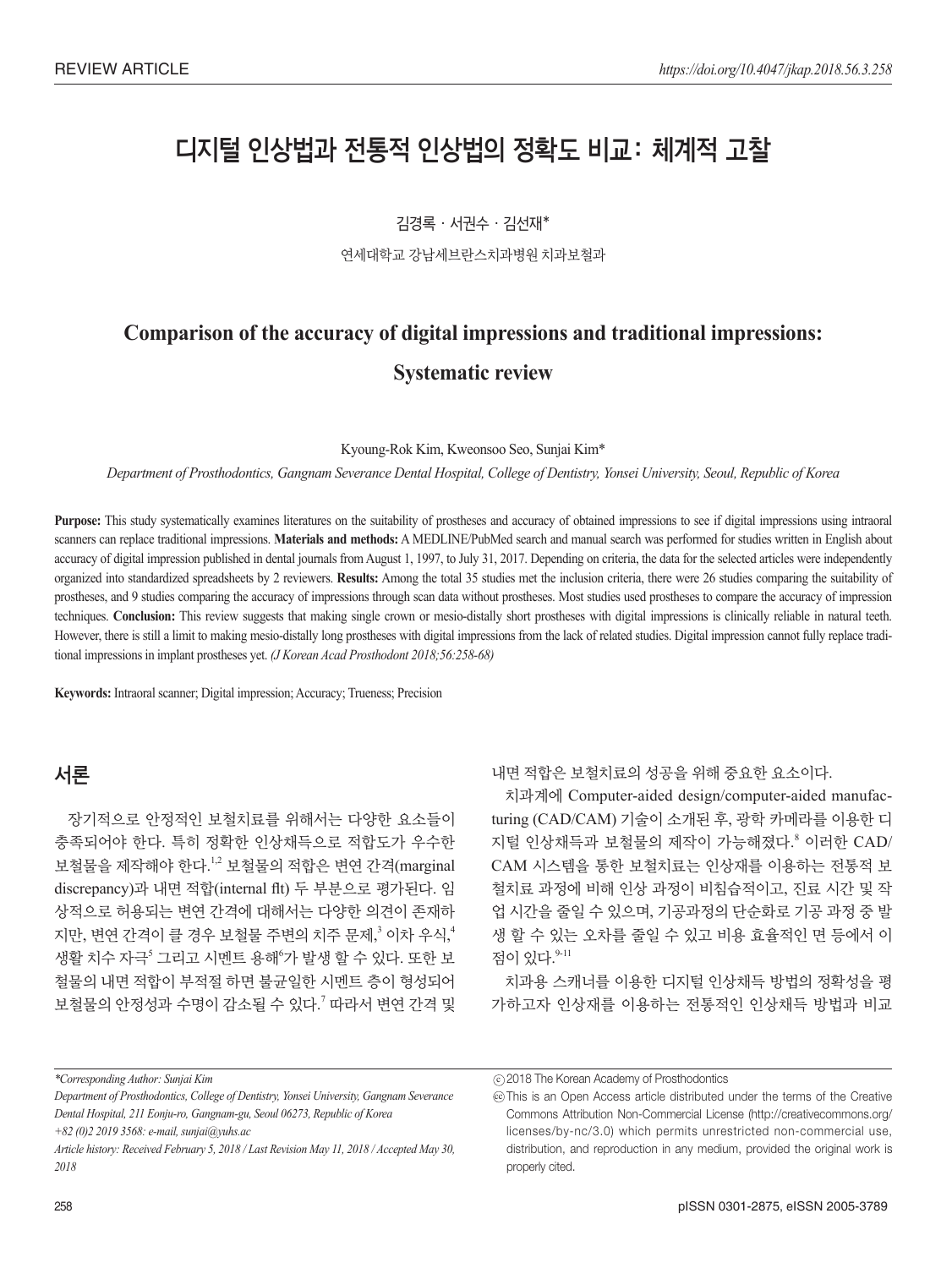한 기존의 연구들이 있다. 이 연구들의 연구 방법은 크게 두 가 지로 나눌 수 있는데 첫 번째 가장 많이 이용된 연구방법은 각각 의 인상법으로 제작한 보철물의 적합성을 비교한 것이다. 12-37 보 철물의 적합성은 내면 복제법(replica technique)으로 얻은 인기 체의 절단면이나 합착된 보철물의 절단면을 관찰하거나, 지대치 와 보철물의 3차원 스캔 데이터를 중첩해보거나, 보철물 변연을 현미경으로 관찰하거나, 미세 컴퓨터 단층촬영(micro computed tomography)를 촬영하여 평가하였다. 또 다른 평가방법은 보철 물을 이용하지 않고, 3차원 스캔 데이터를 직접 비교하는 방법으 로 각 인상방법으로 실제 구강 내 구조물이 얼마나 정확히 재현 되는 지 비교 연구하는 것이다. 38-46

이렇게 다양한 연구들을 고찰한 연구<sup>47</sup>도 있다. 기존의 고찰 에서는 디지털 인상법과 전통적인 인상법을 통해 제작한 보철물 의 적합을 replica technique으로 비교, 연구해보았는데, 디지털 인상법으로 제작한 보철물이 전통적인 인상법으로 제작한 보철 물 보다 적합이 더 좋다는 결과를 보여줬다. 그러나 내면 복제법 만을 통해 비교하여, 정확도 비교 방법에 따른 오차 가능성을 배 제할 수 없고 다른 정확도 측정 방법에 따른 결과를 고려하지 않 았다. 또한 인상의 정확도 평가에 보철물의 적합을 비교하여 인 상의 정확도 자체를 비교한 것은 아니라는 한계가 있다. 따라서, 본 체계적 고찰은 구내스캐너를 이용한 디지털 인상법이 전통적 인 인상법을 대체할 만한 정확도를 보이는 지 기존 연구들을 통 해 알아보고자 한다. 이를 위해 디지털 인상법과 전통적 인상법 으로 제작한 보철물의 적합도 비교를 통하여 인상법의 정확도를 비교한 연구들과 각 인상법을 통해 얻어진 스캔 데이터의 정확도 를 비교한 연구들을 고찰했다.

#### 재료 및 방법

1997년 8월 1일부터 2017년 7월 31일까지 MEDLINE/ PubMed에 출판된 영어로 쓰여진 연구를 대상으로 전자 검색 을 시행하였다. 다음의 검색어 조합이 전자 검색에 사용되었 다: ("accuracy" OR "precision" OR "trueness" OR "flt") AND ("digital impression" OR "digital scanning" OR "scannig" OR "optical impression")

두 명의 검토자(K.R.K. 와 K.S.S.)가 연구 제목과 초록을 독립 적으로 검토하였다. 제목과 초록 검색을 통한 선택은 독립적으 로 이루어졌고, 이견이 있는 부분에 대해서는 논의 후 전문 검토 에 포함시켰다. 전문 분석을 요하는 목록이 완성된 후 각 검토자 는 선택된 연구들을 분석하였다. 전문 분석 시 얻어지는 추가적 인 정보들은 전문 분석에 포함하여 연구를 보강하였다.

다음의 조건을 만족하는 경우 본 연구의 분석에 포함하였다.

포함 조건: (1) 생체 내 실험 연구 혹은 생체 외 실험 연구, (2) 구강 내 광학 스캐너를 이용한 디지털 인상법과 인상재를 이용 한 전통적 인상법을 비교한 연구, (3) 치아, 인공치아 혹은 임플 란트를 대상으로 한 연구, (4) 인상법에 따른 보철물의 적합도에 관한 연구 혹은 지대치나 지대주 재현성의 trueness와 precision 에 관한 연구, (5) 양적 연구 결과 제공, (6) 영어로 쓰여진 연구. 제외 조건: (1) 의견 게재와 고찰 연구, (2) 의무기록 고찰과 설 문에 의한 연구, (3) 전문 검색이 불가능한 연구.

조건에 따라 선택된 연구에서 디지털 인상법과 전통적인 인상 법 간의 객관적인 비교를 위해 필요한 데이터를 스프레드 시트 에 독립적으로 정리하였다. 저자, 연구발표연도, 표본 크기, 정 확도 평가 방법, 보철물의 형태, 보철물의 적합도 혹은 인상의 trueness와 precision의 평균과 표준편차 값을 선택된 연구들에 서 추출해 정리하였다. 특히, 보철물 제작 여부 및 인상법의 정확 도를 측정하는 방법에 따라 절단면 비교법, 3차원 스캔 데이터 중첩법, 현미경 분석법, 미세 컴퓨터 단층촬영 분석법 및 공학용 3차원 분석기(Coordinate measuring machine, CMM)를 이용한 분석법으로 나누어 정리하였다. 보철물의 적합을 비교한 연구에 서 변연 간격은 변연부에 계측점을 두고 비교하여 그 결과값을 그대로 데이터로 정리하였으나, 내면 적합의 경우 연구마다 비교 된 계측점이 다양하여 연구간 양적 비교를 위해 내면 적합 비교 시 교합면 부위 및 축면을 포함한 측정된 모든 지점들의 평균값 을 정리하였다.

#### 결과

초기 전자 검색을 통해 중복된 연구들을 제외하고 131개의 연 구 문헌을 얻었으며, 제목 및 초록 검토를 통해 46개의 연구를 채 택하였다. 전문 분석으로 조건에 맞는 32개의 연구를 선택했고, 참고 문헌 및 수기 탐색으로 3개의 연구를 더 얻어, 총 35개의 연 구가 본 연구에 포함되었다 (Fig. 1).

총 35개의 연구 중 보철물의 적합성을 비교한 연구는 26개가 있었고, 보철물 없이 스캔 데이터를 통해 인상의 정확성을 비교 한 연구는 9개가 있었다. 또한 치아에 관한 연구는 30개였으며, 임플란트에 관한 연구는 5개였다 (Table 1). 디지털 인상법과 전 통적 인상법으로 보철물을 제작하여 인상법의 정확도를 비교한 연구가 많은 수를 차지 했고,<sup>12-37</sup> 보철물을 제작하지 않은 경우 는 상대적으로 적었다. 38-46

보철물의 적합성 비교는 절단면 비교법, 3차원 스캔 데이터 중 첩법, 현미경 관찰법, 미세 컴퓨터 단층촬영 분석법을 통해 이루 어졌다.

절단면 비교법 (Table 2)은 보철물의 적합도를 평가하는 방법 의 하나로 완성된 보철물을 고정 또는 합착한 후 절단하거나 흐 름성이 좋은 인상재를 보철물 내면에 주입 후 주 시적한 다음 인 상재를 절단하여 그 절단면을 비교하는 방법이다.

시편을 절단하여 현미경 또는 주사전자현미경(Scanning electron microscope, SEM)을 이용하여 변연 간격을 비교한 연 구는 17개가 있었는데 이중 7개의 연구15-17,22,23,28,31에서 디지털 인 상법이 유의하게 더 작은 변연 간격을 보여주었고, 나머지 10개 의 연구12-14,19-21,24,33,34,37에서는 전통적인 인상법과 디지털 인상법 에 따른 변연 간격의 유의한 차이는 없었다. 전통적인 인상이 더 정확하다는 보고는 없었다.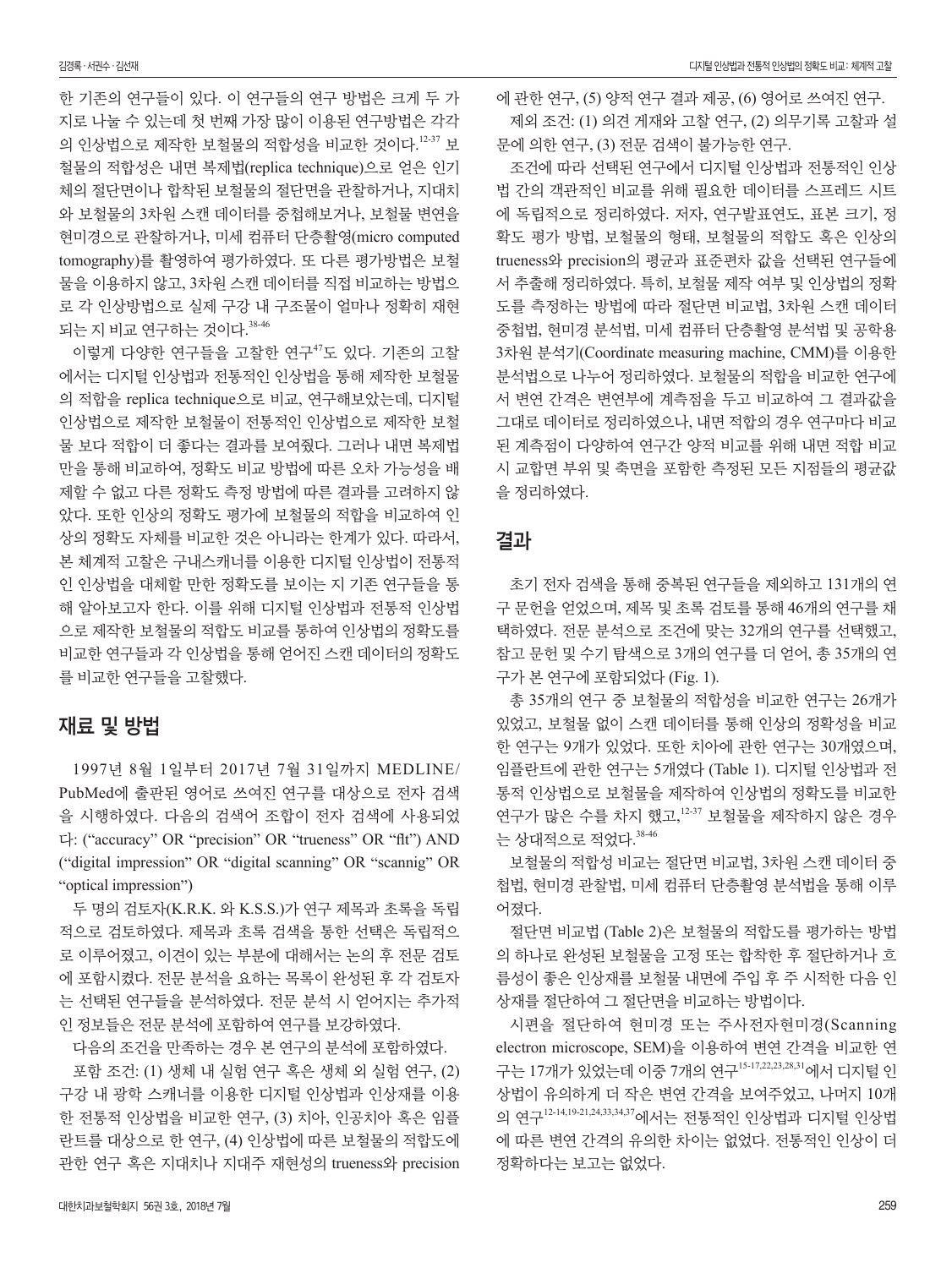scope (gap)

|                           |                                                                                         |                                                      |                                            | <b>Table 1.</b> Selected article in this review |                   |                |                                      |
|---------------------------|-----------------------------------------------------------------------------------------|------------------------------------------------------|--------------------------------------------|-------------------------------------------------|-------------------|----------------|--------------------------------------|
|                           | Total studies identified from<br>electronic search                                      |                                                      | Authors                                    | Year                                            | Tooth<br>/Implant | Prosthesis     | Assessment<br>method                 |
|                           | $(n = 131)$                                                                             |                                                      | Yun M J et $al.^{12}$                      | 2017                                            | Tooth             | Yes            | Section (MR)                         |
|                           |                                                                                         |                                                      | Rodiger M et al. <sup>13</sup>             | 2017                                            | Tooth             | Yes            | Section (MR)                         |
|                           |                                                                                         |                                                      | Chew AA et al. <sup>38</sup>               | 2017                                            | Implant           | $\rm No$       | <b>CMM</b>                           |
|                           |                                                                                         | Studies excluded after                               | Cetik S et al. <sup>14</sup>               | 2017                                            | Tooth             | Yes            | Section $(S)$                        |
|                           |                                                                                         | reading of titles and/or                             | Basaki K et al. <sup>39</sup>              | 2017                                            | Implant           | N <sub>0</sub> | <b>CMM</b>                           |
|                           |                                                                                         | abstracts ( $n = 85$ )                               | Zarauz C et al. <sup>15</sup>              | 2016                                            | Tooth             | Yes            | Section (MR)                         |
|                           |                                                                                         |                                                      | Ueda K et al. <sup>22</sup>                | 2016                                            | Tooth             | Yes            | Section $(MR)$ +<br>Imaging software |
|                           | Studies identified for                                                                  |                                                      | Su TS et al. <sup>16</sup>                 | 2016                                            | Tooth             | Yes            | Section (MR)                         |
|                           | screening full text evaluation,                                                         |                                                      | Pedroche LO et al. <sup>17</sup>           | 2016                                            | Tooth             | Yes            | Section (MR)                         |
|                           | agreed on by both reviewers<br>$(n = 46)$                                               |                                                      | Kim JH et al. <sup>18</sup>                | 2016                                            | Tooth             | $\rm No$       | Micro CT                             |
|                           |                                                                                         |                                                      | Dauti R et al. <sup>19</sup>               | 2016                                            | Tooth             | Yes            | Section $(MR + S)$                   |
|                           |                                                                                         |                                                      | Berrendero S et al. <sup>20</sup>          | 2016                                            | Tooth             | Yes            | Section (MR)                         |
|                           |                                                                                         |                                                      | Ajioka H et al. <sup>40</sup>              | 2016                                            | Implant           | N <sub>0</sub> | <b>CMM</b>                           |
|                           |                                                                                         | Studies excluded after<br>full text reading based on | Ahrberg D et al. <sup>21</sup>             | 2016                                            | Tooth             | Yes            | Section (MR)                         |
|                           |                                                                                         | exclusion criteria ( $n = 14$ )                      | Pradies, G. et al. <sup>23</sup>           | 2015                                            | Tooth             | Yes            | Section (MR)                         |
|                           |                                                                                         |                                                      | Lee SJ et al. <sup>41</sup>                | 2015                                            | Implant           | No             | Superimposition                      |
|                           |                                                                                         |                                                      | Ender A et al. <sup>42</sup>               | 2015                                            | Tooth             | No             | Superimposition                      |
|                           |                                                                                         |                                                      | Cho SH et al. <sup>43</sup>                | 2015                                            | Tooth             | No             | Superimposition                      |
|                           | Studies identified for final<br>evaluation, agreed on by<br>both reviewers ( $n = 32$ ) |                                                      | Boeddinghaus M<br>et al. <sup>24</sup>     | 2015                                            | Tooth             | Yes            | Section (MR)                         |
|                           |                                                                                         |                                                      | Anadioti E et al. <sup>25</sup>            | 2015                                            | Tooth             | Yes            | Superimposition                      |
|                           |                                                                                         |                                                      | Alfaro D et $al.^{26}$                     | 2015                                            | Tooth             | Yes            | Micro CT                             |
|                           |                                                                                         |                                                      | Abdel-Azim T et al. $^{27}$                | 2015                                            | Tooth             | Yes            | Microscope (gap)                     |
| Studies added by          |                                                                                         |                                                      | Svanborg P et al. <sup>29</sup>            | 2014                                            | Tooth             | Yes            | Superimposition                      |
| evaluating the references |                                                                                         |                                                      | Kim SY et al. <sup>44</sup>                | 2014                                            | Tooth             | N <sub>0</sub> | Microscope (gap)                     |
| of 33 studies $(n = 3)$   |                                                                                         |                                                      |                                            | 2014                                            | Tooth             | Yes            | Superimposition                      |
|                           |                                                                                         |                                                      | An S et al. $33$                           | 2014                                            | Tooth             | Yes            | Section (MR)                         |
|                           | Studies included in                                                                     |                                                      | Almeida e Silva JS<br>et al. <sup>34</sup> | 2014                                            | Tooth             | Yes            | Section (MR)                         |
|                           | the final review ( $n = 35$ )                                                           |                                                      | Abdel-Azim T et al. <sup>35</sup>          | 2014                                            | Implant           | Yes            | Microscope (gap)                     |
|                           |                                                                                         |                                                      | Ng J et al. $30$                           | 2014                                            | Tooth             | Yes            | Microscope (gap)                     |
| Fig. 1. Search strategy.  |                                                                                         |                                                      | Tidehag P et al. <sup>28</sup>             | 2014                                            | Tooth             | Yes            | Section (MR)                         |

Keul C *et al*.

Seelbach P *et al.*<sup>36</sup>

Ender A et al.<sup>45</sup>

17개의 연구 중 14개의 연구는 내면 적합도 비교하였는데, 6개 의 연구15,16,22,23,28,34에서 디지털 인상법이 유의하게 더 좋은 결과 값을 보여주었으며, Yun 등<sup>12</sup>의 연구에서는 전통적인 인상법이 더 정확하였다. 나머지 7개의 연구13,14,17,19-21,31에서는 두 방법간 유의한 차이는 없었다.

3차원 스캔 데이터 중첩법 (Table 3)은 치과용 스캐너로 얻은 지대치와 보철물의 데이터를 분석 프로그램으로 분석하여 변연 및 내면의 적합도를 평가하는 방법이다. 이 방법으로 보철물의

Ender A et al.<sup>46</sup> 2011 Tooth No Superimposition Syrek A *et al*.<sup>37</sup> 2010 Tooth Yes Section (MR) CMM: coordinate measuring machine, MR: microscope + replica technique, S: SEM

2014 Tooth Yes Section (MR)

 $2013$  Tooth Yes CMM + Micro-

2013 Tooth No Superimposition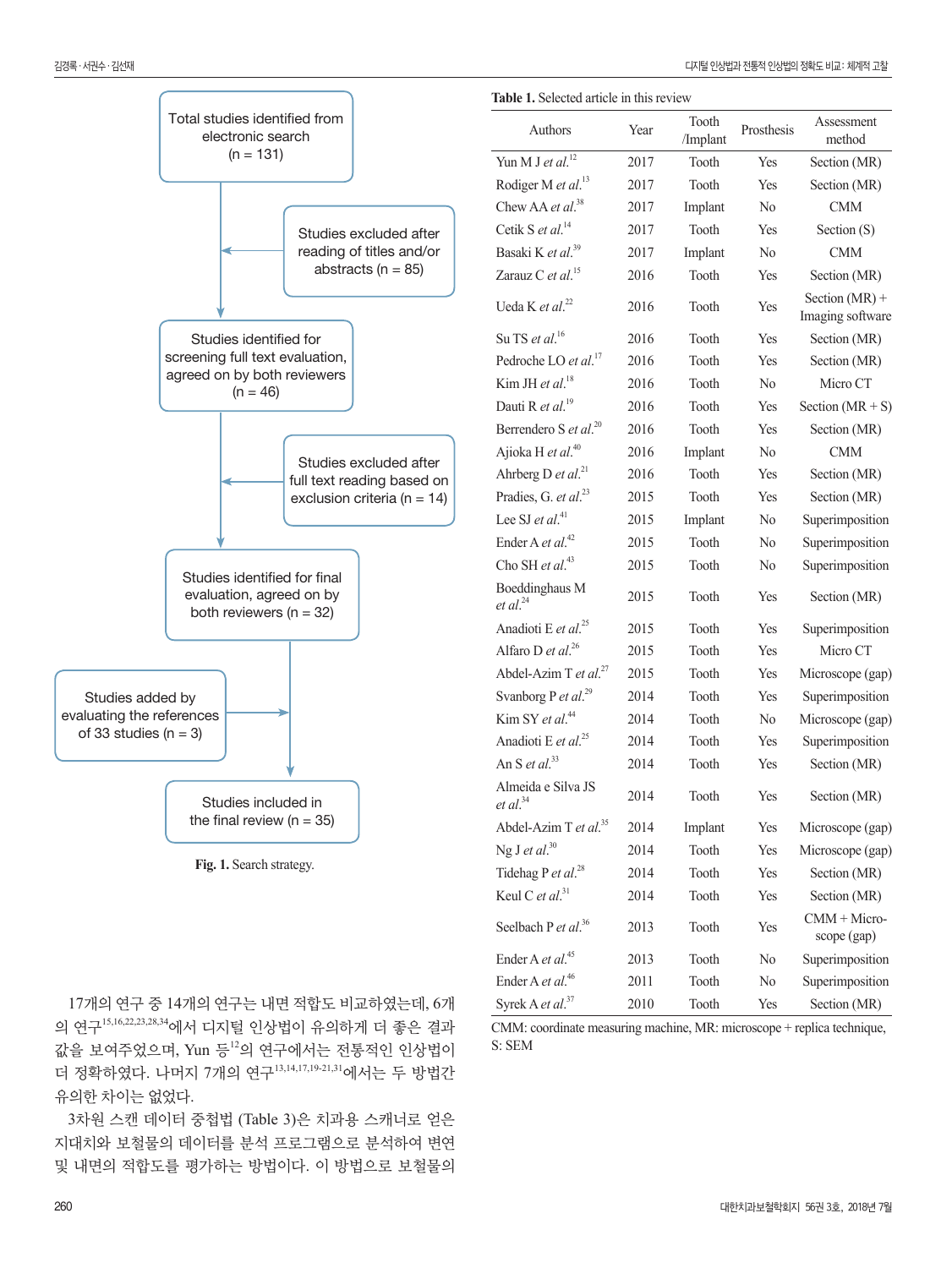**Table 2.** Studies on the comparison of cross section

| Authors                        | Study type | Group                   | N      | Pros. type      | CNV imp.   | Scanner        | Method         | MD (µm)  | IF $(\mu m)$ |
|--------------------------------|------------|-------------------------|--------|-----------------|------------|----------------|----------------|----------|--------------|
| Yun MJ et $al$ . <sup>12</sup> | in vivo    | Pt. $(C)$               | 10     | Cr.             | <b>PVS</b> |                | MS             | 87.39    | 156.36       |
|                                | in vivo    | Pt. $(D)$               | $10\,$ | Cr.             |            | iT(Q)          | $\rm MS$       | 86.67    | 228.48       |
|                                | in vitro   | Master $(C)$            | 10     | Cr.             | <b>PVS</b> |                | $\rm{MS}$      | 84.96    | 117.03       |
|                                | in vitro   | Master $(D)$            | $10\,$ | Cr.             |            | iT(Q)          | MS             | 76.82    | 193.53       |
| Rodiger M                      | in vivo    | Pt. $(C)$               | $20\,$ | Cr.             | <b>PVS</b> |                | MS             | 82.17    | 123.78       |
| et al. <sup>13</sup>           | in vivo    | Pt. $(D)$               | $20\,$ | Cr.             |            | Trios $(Q)$    | $\rm MS$       | 87.4     | 116.39       |
| Cetik S et al. <sup>14</sup>   | in vitro   | Shoulder $(C)$          | $10\,$ | Cr.             | <b>PVS</b> |                | <b>SEM</b>     | 84.85    | 103.32       |
|                                | in vitro   | Shoulder (D)            | $10\,$ | Cr.             |            | Trios $(Q)$    | <b>SEM</b>     | 61.2     | 138.83       |
|                                | in vitro   | Chamfer $(C)$           | $10\,$ | Cr.             | <b>PVS</b> |                | <b>SEM</b>     | 72.45    | 79.9         |
|                                | in vitro   | Chamfer $(D)$           | $10\,$ | Cr.             |            | Trios $(Q)$    | <b>SEM</b>     | 63.35    | 62.03        |
|                                | in vitro   | Knife (C)               | $10\,$ | Cr.             | <b>PVS</b> |                | <b>SEM</b>     | 89.85    | 95.13        |
|                                | in vitro   | Knife $(D)$             | $10\,$ | Cr.             |            | Trios $(Q)$    | SEM            | 73.55    | 104.68       |
| Zarauz C et al. <sup>15</sup>  | in vivo    | Pt. (C)                 | $26\,$ | Cr.             | <b>PVS</b> |                | $\rm MS$       | 135.51   | 195.11       |
|                                | in vivo    | Pt. $(D)$               | $26\,$ | Cr.             |            | iT(Q)          | MS             | 80.29    | 124.95       |
| Ueda K et al. <sup>22</sup>    | in vitro   | $Zr.$ (C)               | 12     | 4unit FDP       | $\rm PE$   |                | $\rm MS$       | 86.51    | 97.19        |
|                                | in vitro   | $Zr.$ (D)               | 12     | 4unit FDP       |            | LAVA(Q)        | MS             | 62.85    | 68.09        |
|                                | in vitro   | CoCr(C)                 | 12     | 4unit FDP       | PE         |                | MS             | $81.1\,$ | 98.19        |
|                                | in vitro   | CoCr(D)                 | 12     | 4unit FDP       |            | LAVA(Q)        | MS             | 32.05    | 60.07        |
| Su TS et al. <sup>16</sup>     | in vitro   | Master $(C)$            | $10\,$ | 3unit FDP       | <b>PVS</b> |                | MS             | 76       | 134          |
|                                | in vitro   | Master $(D)$            | 10     | 3unit FDP       |            | Trios $(F)$    | MS             | 63       | 110          |
| Pedroche LO                    | in vitro   | Master $(C)$            | $10\,$ | Cr.             | <b>PVS</b> |                | $\rm{MS}$      | $87\,$   | 238.3        |
| et al. <sup>17</sup>           | in vitro   | Master (LabD)           | $10\,$ | Cr.             | <b>PVS</b> |                | $\rm{MS}$      | 71.1     | 208.47       |
|                                | in vitro   | Master (intraD)         | $10\,$ | Cr.             |            | Trios $(F)$    | MS             | 59.2     | 111.53       |
| Dauti R et al. <sup>19</sup>   | in vitro   | Master $(C)$            | $20\,$ | Cr.             | <b>PVS</b> |                | MS             | 94.845   |              |
|                                | in vitro   | Master $(D)$            | $20\,$ | Cr.             |            | LAVA(Q)        | $\rm MS$       | 96.283   |              |
|                                | in vitro   | Master $(C)$            | $20\,$ | $\rm Cr.$       | <b>PVS</b> |                | ${\hbox{SEM}}$ | 83.376   |              |
|                                | in vitro   | Master $(D)$            | $20\,$ | Cr.             |            | LAVA(Q)        | <b>SEM</b>     | 99.265   |              |
| Berendero S                    | in vivo    | Pt. $(C)$               | $30\,$ | Cr.             | <b>PVS</b> |                | $\rm MS$       | 119.9    | 224.1        |
| $et$ al. $^{20}$               | in vivo    | Pt. $(D)$               | $30\,$ | $\rm Cr.$       |            | Trios $(Q)$    | $\rm MS$       | 106.6    | 246.6        |
| Ahrberg D                      | in vivo    | Pt(C, Cr.)              | $25\,$ | $Cr. (17) +$    | $\rm PE$   |                | MS             | 70.4     | 139.75       |
| et al. <sup>21</sup>           |            |                         |        | 3unit FDP (8)   |            |                |                |          |              |
|                                | in vivo    | Pt(D, Cr.)              | 25     | $Cr. Cr.(17) +$ |            | LAVA           | $\rm{MS}$      | 61.08    | 129.54       |
|                                |            |                         |        | 3unit FDP (8)   |            | (Cr.:Q, FDP:F) |                |          |              |
| Pradies G et al. <sup>23</sup> | in vivo    | Pt. (C)                 | 34     | Cr.             | <b>PVS</b> |                | $\rm{MS}$      | 91.46    | 190.55       |
|                                | in vivo    | Pt. $(D)$               | 34     | Cr.             |            | LAVA(Q)        | $\rm{MS}$      | 76.33    | 174.38       |
| Boeddinghaus M                 | in vivo    | Pt. $(C)$               | 49     | Cr.             | <b>PVS</b> |                | MS             | 109.88   |              |
| $et$ $al.^{24}$                | in vivo    | Pt. (Omnicam)           | 49     | Cr.             |            | Omnicam (Q)    | MS             | 151.25   |              |
|                                | in vivo    | Pt. $(TD)$              | 49     | Cr.             |            | TD(Q)          | $\rm{MS}$      | 91       |              |
|                                | in vivo    | Pt. (Trios)             | 49     | Cr.             |            | Trios $(Q)$    | $\rm{MS}$      | 114.5    |              |
| An S et al. <sup>33</sup>      | in vitro   | Master $(C)$            | $10\,$ | Cr.             | <b>PVS</b> |                | $\rm{MS}$      | 92.67    |              |
|                                | in vitro   | Master (D, die)         | 10     | Cr.             |            | iT(Q)          | MS             | 103.05   |              |
|                                | in vitro   | Master (D, without die) | $10\,$ | Cr.             |            | iT(Q)          | MS             | 103.55   |              |
| Almeida e Silva                | in vitro   | Master $(C)$            | 12     | 4unit FDP       | $\rm PE$   |                | $\rm{MS}$      | 65.33    | 65.94        |
| JS et al. $34$                 | in vitro   | Master $(D)$            | 12     | 4unit FDP       |            | LAVA COS (Q)   | $\rm MS$       | 63.96    | 58.46        |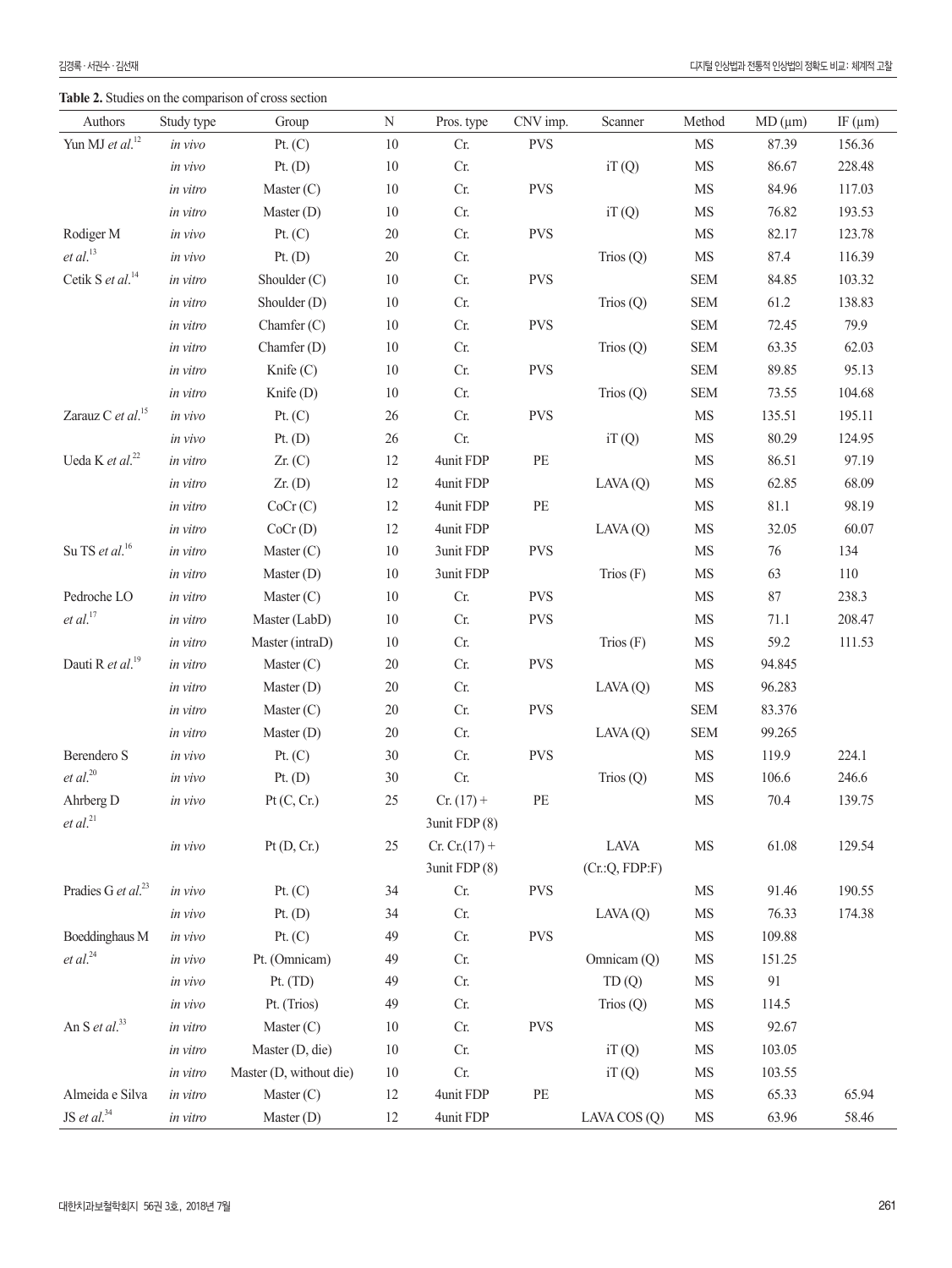**Table 2.** Studies on the comparison of cross section (Continued)

| Authors                             | Study type | Group                  | N  | Pros. type | CNV imp.   | Scanner | Method    | MD (µm) | IF $(\mu m)$ |
|-------------------------------------|------------|------------------------|----|------------|------------|---------|-----------|---------|--------------|
| Tidehag P                           | in vitro   | Master $(C)$           | 9  | Cr.        | <b>PVS</b> |         | <b>MS</b> | 170     | 183          |
| $et$ al. $^{28}$                    | in vitro   | Master (D, LAVA oral)  | 9  | Cr.        |            | LAVA(Q) | <b>MS</b> | 107     | 162          |
|                                     | in vitro   | Master (D, LAVA die)   | 9  | Cr.        |            | LAVA(Q) | MS        | 113     | 177          |
|                                     | in vitro   | Master (D, iTero oral) | 9  | Cr.        |            | iT(Q)   | <b>MS</b> | 128     | 181          |
|                                     | in vitro   | Master (D, iTero die)  | 9  | Cr.        |            | iT(Q)   | MS        | 115     | 174          |
| Keul C <i>et al</i> . <sup>31</sup> | in vitro   | CoCr(C)                | 12 | 4unit FDP  | PE         |         | <b>MS</b> | 90.64   | 143.29       |
|                                     | in vitro   | Zir. (C)               | 12 | 4unit FDP  | PE         |         | <b>MS</b> | 141.08  | 165.95       |
|                                     | in vitro   | CoCr(D)                | 12 | 4unit FDP  |            | iT(Q)   | <b>MS</b> | 56.9    | 115.51       |
|                                     | in vitro   | $Zir.$ (D)             | 12 | 4unit FDP  |            | iT(Q)   | <b>MS</b> | 127.23  | 153.88       |
| Syrek A et al. <sup>37</sup>        | in vivo    | Pt. $(C)$              | 18 | Cr.        | <b>PVS</b> |         | <b>MS</b> | 71      |              |
|                                     | in vivo    | Pt. $(D)$              | 18 | Cr.        |            | LAVA(Q) | MS        | 45      |              |

C: Conventional group, D: Digital group, F: Full arch scan, IF: Internal Fit, iT: iTero, LAVA: LAVA COS, M: Master model, MD: Marginal Discrepancy, MS: Microscope, PE: Polyether, PVS: Polyvinylsiloxane, Q: Quadrant arch scan, TD: True Definition, Zir: Zirconia

**Table 3.** Studies on the comparison of superimposition

| Authors              | Study type | Group                                       | N  | Pros. type | CNV imp.   | Scanner | Method    | MD (µm)     | IF $(\mu m)$ |
|----------------------|------------|---------------------------------------------|----|------------|------------|---------|-----------|-------------|--------------|
| Anadioti E           | in vitro   | M(C, e.max press)                           | 15 | Cr.        | <b>PVS</b> |         | <b>SI</b> |             | 110          |
| et al. $^{25}$       | in vitro   | M(C, e.max CAD)                             | 15 | Cr.        | <b>PVS</b> |         | <b>SI</b> |             | 116          |
|                      | in vitro   | $M(D, e,max \npress)$                       | 15 | Cr.        |            | LAVA(Q) | <b>SI</b> |             | 211          |
|                      | in vitro   | M (D, e.max CAD)                            | 15 | Cr.        |            | LAVA(Q) | <b>SI</b> |             | 145          |
| Svanborg P           | in vitro   | M(C, CoCr)                                  | 10 | 3unit FDP  | <b>PVS</b> |         | <b>SI</b> | 147         | 117          |
| et al. <sup>29</sup> | in vitro   | M(D, CoCr)                                  | 10 | 3unit FDP  |            | iT(Q)   | <b>SI</b> | 142         | 93           |
| Anadioti E           | in vitro   | $M(C, e \text{.} \text{max} \text{ press})$ | 15 | Cr.        | <b>PVS</b> |         | SI        | 2D:40/3D:48 |              |
| et al. $^{32}$       | in vitro   | M(C, e.max CAD)                             | 15 | Cr.        | <b>PVS</b> |         | <b>SI</b> | 76/88       |              |
|                      | in vitro   | M(D, e.max press)                           | 15 | Cr.        |            | LAVA(Q) | <b>SI</b> | 75/89       |              |
|                      | in vitro   | M (D, e.max CAD)                            | 15 | Cr.        |            | LAVA(Q) | <b>SI</b> | 74 / 84     |              |

2D: 2 dimension, 3D: 3 dimension, C: Conventional group, D: Digital group, IF: Internal Fit, iT: iTero, LAVA: LAVA COS, M: Master model, MD: Marginal Discrepancy, PVS: Polyvinylsiloxane, Q: Quadrant arch scan, SI: Superimposition

적합을 비교한 연구는 3개가 있었다. Anadioti 등 $^{25}$ 은 내면 적합 을 비교했는데, 전통적인 인상법이 더 나은 결과를 보였다고 보 고했다. 다른 한 연구<sup>29</sup>에서는 변연 간격과 내면 적합을 평가했는 데 둘 다 전통적인 인상법과 디지털 인상법 간에 별다른 차이가 없다고 하였다. Anadioti 등 $32$ 의 다른 연구는 변연 간격을 2차원 적 및 3차원적으로 비교 분석했는데 두 가지 모두 전통적인 방법 이 디지털 인상법 보다 더 우수한 결과를 보여줬다.

전통적인 인상과 디지털 인상의 정확도를 비교하기 위해 시편 을 절단 하지 않고, 변연 간격을 현미경으로 확대해서 관찰한 연 구 (Table 4)는 3개가 있었다. 이중 2개의 연구30,36는 디지털 인상 이 더 정확하다 하였고, Abdel-Azim 등 $^{27}$ 은 두 방법간 유의한 차 이가 없다고 하였다.

미세 컴퓨터 단층촬영 (Table 5)을 이용하여 전통적인 인상과

디지털 인상을 비교한 연구는 2개가 있었다. Kim 등 $18$ 은 변연 간 격과 내면 적합에서 디지털 인상으로 제작한 보철물이 더 좋은 결과를 보고했고, Alfaro 등 $^{26}$ 은 내면 적합을 내면의 시멘트 공간 의 체적을 비교하였는데, 역시 디지털 인상의 경우가 더 좋은 결 과를 보고했다.

3차원 스캔 데이터 정확성 비교 (Table 6)로 보철물 제작 없 이 각 인상법이 지대치를 얼마나 정확하게 재현하였는지를 비 교한 연구는 5개가 있었다. 4개의 연구에서 trueness와 precision 을 비교하였는데 이 중 3개의 연구42,45,46에서는 디지털 인상법과 전통적인 인상법이 유의한 차이가 없다고 보고하였고 Cho 등<sup>43</sup> 은 전통적인 인상법이 더 정확하다고 하였다. 다른 한 연구는 dimensional discrepancy를 비교하였는데<sup>44</sup> 대체로 전통적인 인 상법이 더 좋은 결과를 보였다.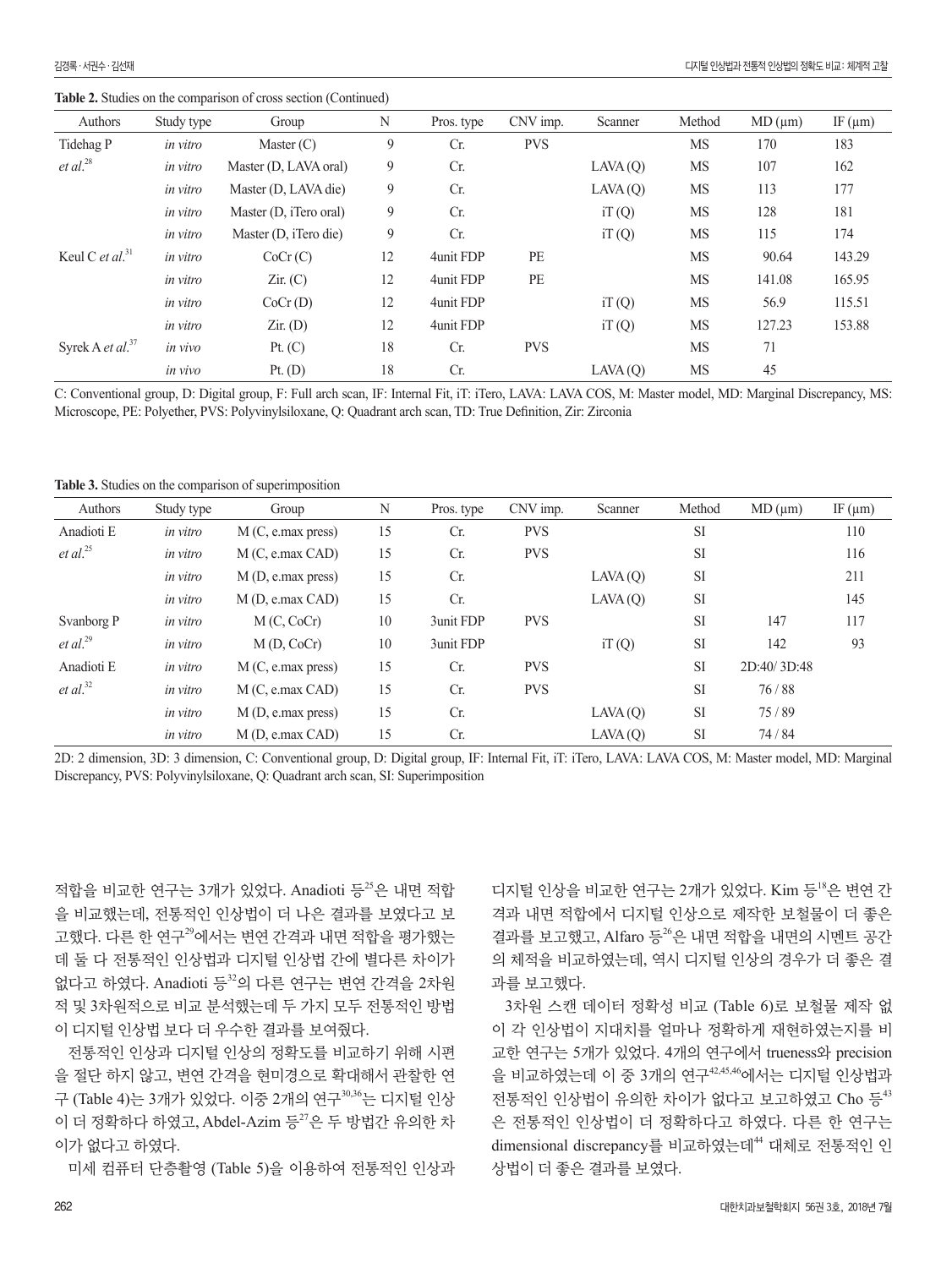**Table 4.** Studies on the comparison using microscope

| Authors                           | Study type | Group       | N  | Pros. type | CNV imp.    | Scanner        | Method    | MD (µm) |
|-----------------------------------|------------|-------------|----|------------|-------------|----------------|-----------|---------|
| Abdel-Azim T et al. <sup>27</sup> | in vitro   | M(C)        | 9  | Cr.        | <b>PVS</b>  |                | <b>MS</b> | 112.3   |
|                                   | in vitro   | M(D, LAVA)  | 10 | Cr.        |             | LAVA(Q)        | <b>MS</b> | 89.8    |
|                                   | in vitro   | M(D, iTero) | 10 | Cr.        |             | iT(Q)          | <b>MS</b> | 89.6    |
| Ng J et al. <sup>30</sup>         | in vitro   | M(C)        | 15 | Cr.        | <b>PVS</b>  |                | <b>MS</b> | 74      |
|                                   | in vitro   | M(D)        | 15 | Cr.        |             | LAVA(Q)        | <b>MS</b> | 48      |
| Seelbach P et al. <sup>36</sup>   | in vitro   | M(C, 1)E    | 10 | Cr.        | PVS(1 step) |                | <b>MS</b> | 38      |
|                                   | in vitro   | M(C, 1)Zir. | 10 | Cr.        | PVS(1 step) |                | <b>MS</b> | 33      |
|                                   | in vitro   | M(C, 2)E    | 10 | Cr.        | PVS(2 step) |                | <b>MS</b> | 68      |
|                                   | in vitro   | M(C, 2)Zir. | 10 | Cr.        | PVS(2 step) |                | <b>MS</b> | 60      |
|                                   | in vitro   | M(D, Cerec) | 10 | Cr.        |             | Cerec AC $(Q)$ | <b>MS</b> | 30      |
|                                   | in vitro   | M(D, LAVA)  | 10 | Cr.        |             | LAVA(Q)        | MS        | 48      |
|                                   | in vitro   | M(D, iT)    | 10 | Cr.        |             | iT(Q)          | MS        | 41      |

1 step: 1 step putty wash, 2 step: 2 step putty wash C: Conventional group, D: Digital group, E: e.max CAD, iT: iTero, LAVA: LAVA COS, M: Master model, MD: Marginal Discrepancy, MS: Microscope, PVS: Polyvinylsiloxane, Q: Quadrant arch scan, Zir: Zirconia

**Table 5.** Studies on the comparison using Micro CT

| Authors                              | Study type | Group                     | N  | Pros. type | CNV imp.   | Scanner     | Method   | MD (µm) | IF                     |
|--------------------------------------|------------|---------------------------|----|------------|------------|-------------|----------|---------|------------------------|
| Kim JH et al. <sup>18</sup>          | in vitro   | M(C, e.max CAD)           |    | Cr.        | <b>PVS</b> |             | Micro CT | 207.8   | $29.1$ mm <sup>3</sup> |
|                                      | in vitro   | M(C, e.max press)         |    | Cr.        | <b>PVS</b> |             | Micro CT | 176.1   | $31.4 \text{ mm}^3$    |
|                                      | in vitro   | M (D, Carestream)         |    | Cr.        |            | CS3500(0)   | Micro CT | 129.6   | $25.3$ mm <sup>3</sup> |
|                                      | in vitro   | M(D, Trios)               |    | Cr.        |            | Trios $(Q)$ | Micro CT | 200.9   | $40.7$ mm <sup>3</sup> |
| Alfaro D <i>et al.</i> <sup>26</sup> | in vitro   | M(C)                      | 15 | Cr.        | <b>PVS</b> |             | Micro CT |         | $210 \mu m$            |
|                                      | in vitro   | $M(D, e, max \nexists x)$ | 15 | Cr.        |            | LAVA(Q)     | Micro CT |         | $170 \mu m$            |
|                                      | in vitro   | M(D, e.max CAD)           | 15 | Cr.        |            | LAVA(Q)     | Micro CT |         | $160 \mu m$            |

C: Conventional group, CNV imp.: Conventional impression material, D: Digital group, MD: Marginal Discrepancy, IF: Internal Fit, PVS: Polyvinylsiloxane, Q: Quadrant arch scan

**Table 6.** Studies on the comparison of superimposition without prostheses

| Authors                      | Study type | Group      | N | CNV imp.     | Scanner                | Method    | Trueness | Precision |
|------------------------------|------------|------------|---|--------------|------------------------|-----------|----------|-----------|
| Ender A et al. <sup>42</sup> | in vitro   | M(C, PE)   | 5 | PE           |                        | <b>SI</b> | 60.2     | 66.7      |
|                              | in vitro   | M(C, PVS)  | 5 | <b>PVS</b>   |                        | SI        | 13       | 12.3      |
|                              | in vitro   | M(C, SPVS) | 5 | Scannble PVS |                        | <b>SI</b> | 11.5     | 14.6      |
|                              | in vitro   | M(C, ALG)  | 5 | alginate     |                        | SI        | 37.7     | 59.6      |
|                              | in vitro   | M(D, BC)   | 5 |              | BC(F)                  | SI        | 29.4     | 19.5      |
|                              | in vitro   | M(D, OC)   | 5 |              | OC(F)                  | SI        | 37.3     | 35.5      |
|                              | in vitro   | M(D, iT)   | 5 |              | iT(F)                  | SI        | 32.4     | 36.4      |
|                              | in vitro   | M(D, LAVA) | 5 |              | LAVA(F)                | SI        | 44.9     | 63        |
| Cho SH et al. <sup>43</sup>  | in vitro   | M(C)       | 5 | <b>PVS</b>   |                        | SI        | 11       | 54        |
|                              | in vitro   | M(D)       | 5 |              | LAVA(F)                | <b>SI</b> | 27       | 91        |
| Kim SY et al. $44$           | in vitro   | M(C)       | 9 | <b>PVS</b>   |                        | SI        | MD:25.2  | ID:15.1   |
|                              | in vitro   | M(D)       | 9 |              | iT(Q)                  | <b>SI</b> | MD:25.6  | ID:18.35  |
| Ender A et al. <sup>45</sup> | in vitro   | M(C)       | 5 | <b>PVS</b>   |                        | SI        | 20.4     | 12.5      |
|                              | in vitro   | $M$ (LabD) | 5 |              | Alicona infinite focus | <b>SI</b> | 5.3      | 1.6       |
|                              | in vitro   | M(D)       | 5 |              | Cerec AC $(F)$         | SI        | 58.6     | 32.4      |
| Ender A et al. <sup>46</sup> | in vitro   | M(C)       | 5 | PE           |                        | <b>SI</b> | 55       | 61.3      |
|                              | in vitro   | M(D, LAVA) | 5 |              | LAVA(F)                | SI        | 40.3     | 60.1      |
|                              | in vitro   | M(D, BC)   | 5 |              | BC(F)                  | SI        | 49       | 30.9      |

ALG: Alginate, BC: Bluecam, C: Conventional group, D: Digital group, DD: Dimensional discrepancy, F: Full arch scan, ID: Internal discrepancy, iT: iTero, LAVA: LAVA COS, M: Master model, MD: Marginal Discrepancy, MS: Microscope, OC: Omnicam, PE: Polyether, PVS: Polyvinylsiloxane, SPVS: Scannable PVS, Q: Quadrant arch scan, SI: Superimposition.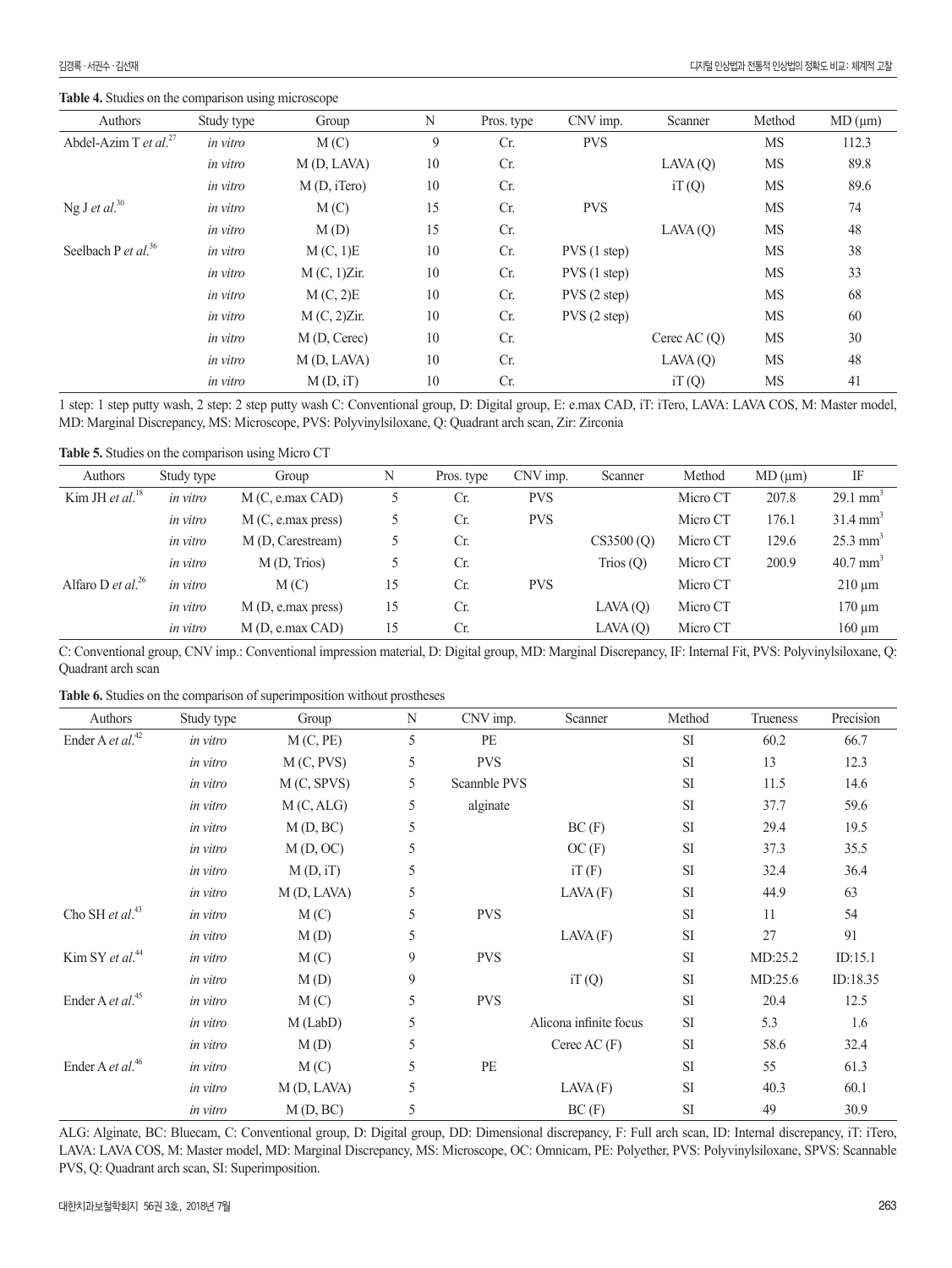임플란트 인상에 관한 연구 (Table 7)는 5개의 연구가 있었 다. 이중 3개의 연구는 전통적인 인상법이 더 정확했다고 보고 하였다. CMM을 이용하여 선형 변형(linear distortion) 및 축 변 형(angular distortion)을 비교한 연구<sup>38</sup>에서는 골 수준 임플란 트에서 전통적인 인상법이 선형 변형에서 유의하게 더 좋은 결 과 값을 보여주었으나, 조직 수준 임플란트에서는 결과는 좋으 나 유의한 차이는 보이지 않았다. 축 변형은 골 수준 임플란트 그룹과 조직 수준 임플란트 그룹에서 두 인상법의 정확성에 유 의한 차이는 없었다. 디지털 인상법으로 만든 가상 모델을 정도 관리 소프트웨어(quality control software, Convince, 3Shape, Copenhagen, Denmark)를 이용한 연구<sup>39</sup>는 계측점의 좌표를 설 정하여 벡터 값을 비교하였는데 전통적 인상법이 디지털 인상법 보다 정확성에서 유의하게 좋은 결과를 보였다. 다른 연구<sup>40</sup>에서 는 전통적인 인상법을 통해 만든 모형은 CMM으로 측정한 값 과 디지털 인상법으로 만든 가상 모델을 정도 관리 소프트웨어 (Focus inspection, Bristol, UK)를 통해 계측점 간의 거리와 각도 를 비교하여 trueness와 precision을 평가하였다. Trueness는 전 통적 인상법이 거리와 각도 모두에서 유의하게 좋은 결과를 보 였고, precision은 각도에 따른 비교에서만 전통적 인상법이 유의 하게 좋은 결과를 보여주었다.

반면에 3차원 스캔 데이터의 중첩을 통해 임플란트 인상채득 의 정확성을 본 연구<sup>41</sup>에서는 지대주의 수직적 위치 변화가 두 인 상법 모두 컸으나, 두 인상법의 결과간의 유의차는 없었다. 임플 란트 인상채득 후 단일관과 바(bar)를 제작하여 변연 간격을 현 미경으로 관찰한 연구<sup>35</sup>에서는 디지털 인상법이 바에서 유의하 게 더 좋은 적합을 보였으며, 단일관에서는 전통적인 인상법이 더 좋은 적합을 보였다. 디지털 인상법의 경우 단일관과 바의 적 합성 차이가 없으나, 전통적인 인상법의 경우에는 큰 차이를 보 였다.

#### **Table 7.** Studies on the accuracy of implant impression

| Authors                           | Study type | Group          | $\mathbf N$ | Pros. type | CNV imp.   | Scanner         | Method     | Linear<br>distortion<br>$(\mu m)$ | Angular<br>distortion<br>(degree) |
|-----------------------------------|------------|----------------|-------------|------------|------------|-----------------|------------|-----------------------------------|-----------------------------------|
| Chew A A et al. <sup>38</sup>     | in vitro   | M(C, B)        | $\sqrt{5}$  | None       | PE         |                 | CMM        | 35                                | 0.058                             |
|                                   | in vitro   | M(D, B, Trios) | 5           | None       |            | Trios $(Q)$     | CMM        | 64                                | 0.105                             |
|                                   | in vitro   | M(D, B, iT)    | 5           | None       |            | iT(Q)           | $\rm CMM$  | 62                                | 0.191                             |
|                                   | in vitro   | M(D, B, TD)    | 5           | None       |            | TD(Q)           | CMM        | 63                                | 0.315                             |
|                                   | in vitro   | M(C, T)        | 5           | None       | $\rm PE$   |                 | CMM        | 49                                | 0.186                             |
|                                   | in vitro   | M(D, T, Trios) | 5           | None       |            | Trios $(Q)$     | <b>CMM</b> | 58                                | 0.089                             |
|                                   | in vitro   | M(D, T, iT)    | 5           | None       |            | $i$ -Tero $(Q)$ | $\rm CMM$  | 66                                | 0.23                              |
|                                   | in vitro   | M(D, T, TD)    | 5           | None       |            | TD(Q)           | <b>CMM</b> | 64                                | 0.206                             |
|                                   |            |                |             |            |            |                 |            | VME (µm)                          |                                   |
| Basaki K et al. <sup>39</sup>     | in vitro   | M(C)           | $20\,$      | None       | <b>PVS</b> |                 | <b>QCS</b> | 55.6                              |                                   |
|                                   | in vitro   | M(D)           | 20          | None       |            | iT(F)           | <b>QCS</b> | 116.4                             |                                   |
|                                   |            |                |             |            |            |                 |            | Distance<br>$(T/P)(\mu m)$        | Angulation<br>$(T/P)$ (degree)    |
| Ajioka H et al. <sup>40</sup>     | in vitro   | M(C)           | $10\,$      | None       | <b>PVS</b> |                 | <b>CMM</b> | 22.5/13.5                         | 0.1444/0.226                      |
|                                   | in vitro   | M(D)           | $10\,$      | None       |            | LAVA(F)         | <b>QCS</b> | 64.5/15.6                         | 0.4154/0.1781                     |
|                                   |            |                |             |            |            |                 |            | Horizontal $(\mu m)$              | Vertical $(\mu m)$                |
| Lee SJ et al. $41$                | in vitro   | M(C)           | 30          | None       | <b>PVS</b> |                 | $\rm SI$   | 34                                | 11                                |
|                                   | in vitro   | M(D)           | 30          | None       |            | iT(Q)           | $\rm SI$   | $-88$                             | 93                                |
|                                   |            |                |             |            |            |                 |            | Marginal<br>discrepancy $(\mu m)$ |                                   |
| Abdel-Azim T et al. <sup>27</sup> | in vitro   | M(C, Cr.)      | 6           | Cr.        | <b>PVS</b> |                 | <b>MS</b>  | 24.1                              |                                   |
|                                   | in vitro   | M(C, Bar)      | 6           | bar        |            | iT(F)           | <b>MS</b>  | 135.19                            |                                   |
|                                   | in vitro   | M(D, Cr.)      | 6           | cr.        | <b>PVS</b> |                 | <b>MS</b>  | 61.43                             |                                   |
|                                   | in vitro   | M(D, Bar)      | 6           | bar        |            | iT(F)           | <b>MS</b>  | 63.14                             |                                   |

B: Bone level implant, C: Conventional group, D: Digital group, F: Full arch scan, iT: iTero, LAVA: LAVA COS, M: Master model, MD: Marginal Discrepancy, MS: Microscope, OC: Omnicam, PE: Polyether, PVS: Polyvinylsiloxane, SI: Superimposition, T: Tissue level implant, Q: Quadrant arch scan, QCS: Quality control software, VME: Vector magnitude error.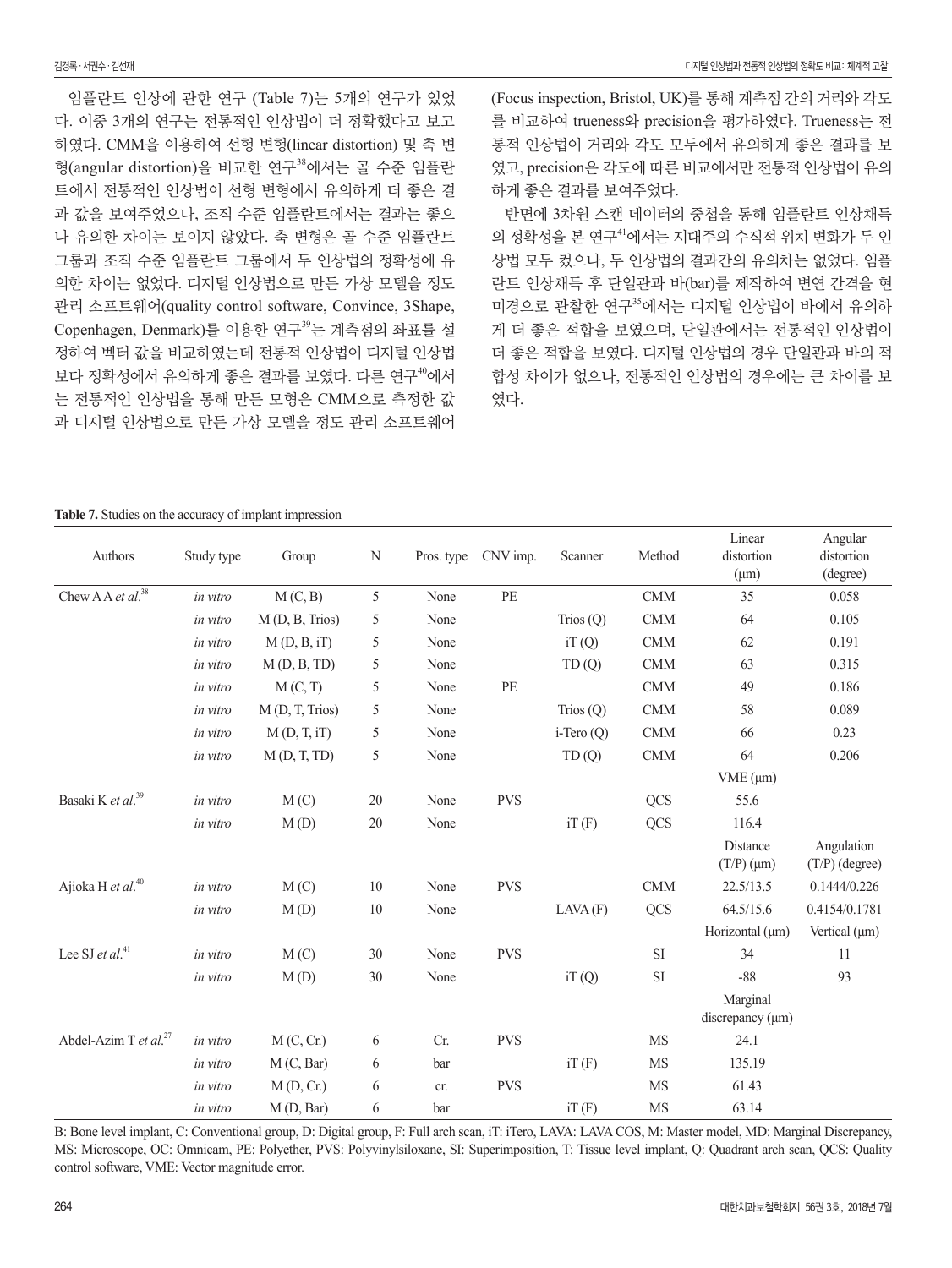#### 고찰

현재 치과계에서는 구내스캐너를 이용한 디지털 인상의 쓰임 이 많아지고 있고 디지털 인상법을 통한 보철치료에 대한 신뢰도 는 점점 높아지고 있다.<sup>9</sup> 앞선 Chochlidakis 등<sup>47</sup>은 전통적인 인상 법과 디지털 인상법의 정확도를 절단면 비교를 통해서만 알아보 았다. 디지털 인상법의 정확도도 충분히 임상에서 사용할 수 있 다는 결과를 보여주었지만 한 가지 평가 방법만으로 비교한 결 과라 한계가 있다. 따라서 본 고찰에서는 정확도 평가 방법에 따 라 디지털 인상법과 전통적인 인상법의 정확도가 어떠한 차이를 보이는지 알아보았다.

두 가지의 인상채득 방법으로 제작된 보철물의 변연 간격에 대 한 비교는 절단면 비교법, 3차원 스캔 데이터 중첩법, 현미경 관 찰법, 미세 컴퓨터 단층촬영 분석법으로 이루어졌는데, 두 인상 법을 비교했을 때 디지털 인상법을 통해 제작한 보철물의 변연 간격이 전통적 인상법으로 만들어진 보철물보다 비슷하거나 유 의하게 좋은 변연 적합을 보인다고 평가했다. 보철물의 내면 적 합은 절단면 비교법, 3차원 스캔 데이터 중첩법, 미세 컴퓨터 단 층촬영 분석법으로 두 인상법을 비교했다. 절단면 비교법으로 비교한 연구들의 결과는 일관적이지 않았으나, 3차원 스캔 데이 터 중첩법으로 비교한 연구들은 전통적 인상법으로 제작한 보철 물이 비슷하거나 더 좋은 내면 적합을 보였다. 특히 절단면 비교 법으로 비교한 두 연구12,25에서 보여준 디지털 인상법으로 제작 된 보철물의 내면 적합은 Jørgensen과 Esbensen<sup>48</sup>이 주장한 최대 140 μm의 내면 오차 보다도 커 임상적으로 허용되기 어려운 결 과를 보여주었다. 미세 컴퓨터 단층촬영 분석법에 의한 연구 결 과는 디지털 인상법으로 제작한 보철물의 내면 적합이 전통적 인 상법으로 제작한 보철물보다 좋았다고 보고했다.

이렇게 각 연구들의 결과가 다양한 것은 각 연구방법의 한계 때문으로 각 연구의 결과를 해석할 때 유의해야 한다. 먼저 절단 면 비교법과 현미경 관찰법은 연구방법이 비교적 쉽고 상대적으 로 익숙하다는 장점이 있지만, 실험 시 변연 간격 및 내면 적합을 관찰하기 위해 고점주도의 인상재로 시편을 제작할 때 오차가 발생할 수 있다. 또한 절단면 비교법은 절단면으로부터 소수의 정보만을 얻을 수 있어 실제로 절단되지 않은 부위의 오차를 알 수 없다. 또한 현미경 관찰법은 비파괴적 평가방법이라는 장점 때문에 내면 적합성을 평가할 수 없다는 단점이 있다. 3차원 스 캔 데이터 중첩법의 경우 두 대상을 최적 적합 알고리즘(best flt algorithm)으로 중첩하여 오차를 평가한다. 최적 적합 알고리즘 은 두 대상의 오차가 가장 적도록 중첩시키는 방법으로, 일정한 기준이 없어 대상을 중첩시키는 길이가 길어지면 길어질수록 중 첩에 의한 두 대상간의 오차가 커질 가능성을 배제할 수 없다. 미 세 컴퓨터 단층촬영기는 기기 자체가 고가이고 현재의 기기로는 고해상도의 결과를 얻기 힘들다. 즉 미세 컴퓨터 단층촬영의 해 상도 한계에 의해 보철물의 변연 간격이나 내면 적합을 평가하는 데 오차가 있을 수 있다. 특히 비교적 날카로운 변연부나 각진 내 면부는 미세 컴퓨터 단층촬영의 상이 뭉개질 수 있다. 또한 미세

컴퓨터 단층촬영은 보철물을 접착하지 않은 상태에서 촬영하므 로 보철물의 내면 공간을 정확하게 측정하는 데 어려움이 있다.

또한 연구 결과를 해석할 때 각 인상법으로 보철물을 제작하는 과정의 특성도 고려해야 한다. 전통적 인상법으로 보철물을 제작 할 때 보철물의 근원심 길이가 길면, 제작 과정에서 인상재의 뒤 틀림으로 더 많은 오차가 발생할 수 있다. 디지털 인상법의 경우 에는 지대치 자체의 인상채득에는 발생되는 오차가 큰 차이가 없 지만 중간 무치악부 스캔 시 이어 붙여지는 이미지에서 오차가 누적되어 결과적으로 보철물 길이가 길어지면 오차가 발생할 수 있다. 또한 구내스캐너를 이용한 디지털 인상법은 날카로운 선각 을 채득하기 어렵고 이러한 선각은 보철물 제작 시에도 CAM의 한계로 재현되기 어렵다. 또한 스캔 대상의 불규칙한 표면은 데 이터 처리 과정에서 매끈하게 표현되어 내면 적합에서 오차가 커 질 수 있다. 전통적인 인상법으로 제작한 모형을 탁상 스캐너로 스캔한 경우에도 오차가 발생하지만 그 크기가 작아 상대적으로 오차가 작다.<sup>49</sup> 따라서 내면 적합 평가 시 적절한 위치에 계측점 을 설정하지 않으면 결과 해석에 오류가 발생할 수 있다.

보철물을 제작하지 않고 3차원 스캔 데이터를 획득하여 두 인 상법의 정확도를 비교한 연구에서는 보철물의 적합도를 비교 한 연구의 결과와 달리, 전통적인 인상법보다 디지털 인상법이 precision과 trueness가 더 좋지 않다고 보고되었다. 특히, 스캔 범위가 증가할수록 그 오차는 증가했는 데, <sup>43</sup> 이는 다음의 두 요 소가 기여했을 것이다. 먼저 구내스캐너의 특성상 대상을 한 번 에 인기하는 것이 아니라, 부분적으로 인상 채득 후 이어 붙이는 데 이때 오차가 누적될 수 있다. 그리고 앞서 언급한 것 처럼 3차 원 스캔 데이터 중첩법은 일정한 기준이 없어 오차가 발생할 수 있다. 또한 보철물 제작 시에는 디지털 인상법이 더 좋은 결과를 보였으나 보철물을 제작하지 않고 3차원 스캔 데이터를 이용해 비교하는 경우에는 전통적인 인상법이 더 좋거나 디지털 인상법 과 비슷한 결과를 보였는데 CAM을 통한 보철물 제작과정에서 미세한 부분까지 재현하지 못해 전통적인 인상법으로 채득한 더 정확한 모형에서 더 큰 오차를 발생시키는 것 같다. 이러한 연구 들은 보철물을 제작하는 과정에서 발생가능한 오차를 배제하여 도, 보철물을 제작해 비교한 앞선 연구들처럼, 악궁내 근원심 길 이가 짧은 국소적인 부위에서는 디지털 인상법이 전통적 인상법 을 대체할 수 있을 것으로 기대할 수 있으나, 근원심으로 길이가 긴 보철물의 인상시에는 아직까지 구내스캐너의 사용은 제한적 이라는 것을 보여준다.

임플란트 인상의 정확도를 좌표를 설정해 분석한 두 연구39,40 에서는 전통적인 인상법이 더 정확하다고 하였고, Chew 등 $^{38}$ 의 연구에서는 조직 수준 임플란트에서는 두 방법간 유의한 차이가 없었고, 골 수준 임플란트에서는 전통적인 인상법이 더 정확하다 고 하였다. 임플란트를 디지털 인상법으로 인상을 채득할 경우 스캔바디(scanbody)를 사용하게 되는데 스캔바디는 기존 인상 용 코핑과 달리 단일 성분 구조물이 아니기 때문에 제작시 오차 발생 가능성이 높다. 이 뿐 아니라 스캔바디를 임플란트 고정체 에 연결할 때 마다 기존의 골 수준 임플란트 인상시 사용되는 금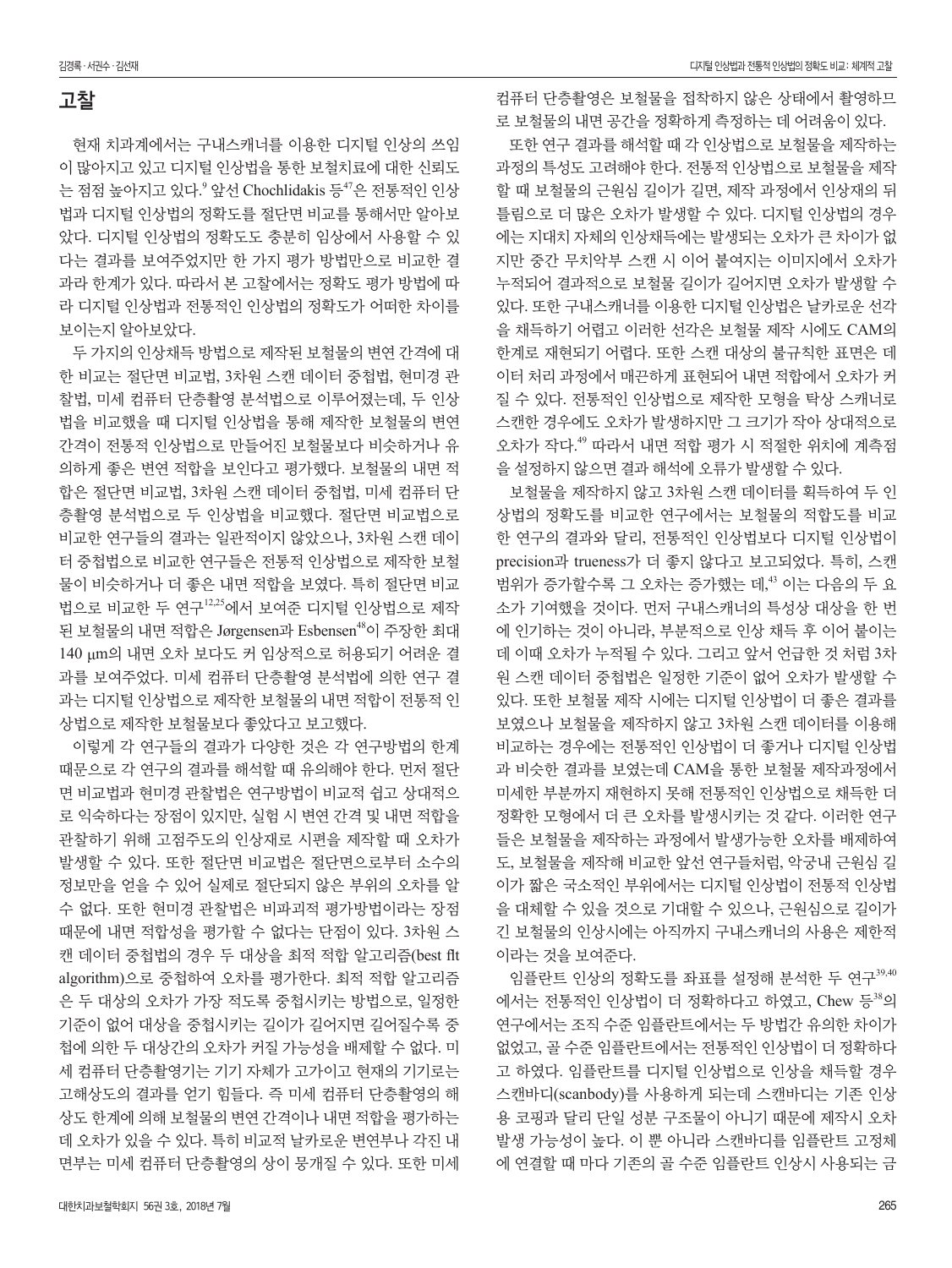속 인상용 코핑에 비해 위치가 달라질 가능성이 높아 일정하지 않은 결과를 야기할 수 있다. 이러한 스캔바디 사용으로 인한 오 차로 전통적 인상법에 비해 일관되게 부정확한 결과를 가져왔을 것이라 추측할 수 있다. 또한 조직 수준 임플란트 인상시 사용 되는 impression cap도 연결시 위치 변화 가능성이 많아 조직 수 준 임플란트의 인상시에는 두 방법간 유의한 차이가 없었을 것 이다. 또한 폴리우레탄(polyurethane)으로 최종 모형을 제작한 연구<sup>39</sup>에서는 전통적인 인상법에 의한 기공과정에서는 인상재의 수축을 최종 모형 제작시 석고의 팽창으로 보상하는것과는 다르 게 디지털 인상법은 인상과정에서 발생하는 수축은 없으나 스캔 데이터를 기초로 polyurethane 최종 모형을 제작할 때 발생하는 체적 변화로 인한 오차도 존재했을 것으로 생각된다. 50

### 결론

본 고찰에서는 구내스캐너를 이용한 디지털 인상법과 기존의 인상재를 이용한 전통적 인상법에 따른 보철물의 적합 및 인상 자체의 정확성에 관한 문헌들을 선택하여 비교하였다. 여러 비 교 방법에 따른 결과를 보았을 때 자연치에서 디지털 인상법을 통한 근원심으로 짧은 길이의 보철물 제작에는 임상적으로 충분 히 신뢰할만한 결과를 보이는 것 같다. 근원심으로 길이가 긴 보 철물에 관한 연구는 수도 적고, 현재로서는 오차가 커 디지털 인 상법이 전통적 인상법을 완전히 대체하기에는 아직 무리가 있는 것으로 보인다.임플란트 인상에서는 비록 연구 문헌수는 적지만 전통적 인상법이 일관되게 좋은 결과를 보여 디지털 인상법의 적 용에는 아직까지는 한계가 있는 것 같다. 앞으로 디지털 기술이 임상에서 더 많은 부분을 차지해 나갈 것임은 의심할 여지가 없 으며, 이에 맞춰 더 많은 연구들이 필요하다.

### **ORCID**

Kyoung-Rok Kim *https://orcid.org/0000-0002-1603-7559* Sunjai Kim *https://orcid.org/0000-0002-0828-8008*

### **References**

- 1. Kokubo Y, Ohkubo C, Tsumita M, Miyashita A, Vult von Steyern P, Fukushima S. Clinical marginal and internal gaps of Procera AllCeram crowns. J Oral Rehabil 2005;32:526-30.
- 2. Belser UC, MacEntee MI, Richter WA. Fit of three porcelainfused-to-metal marginal designs in vivo: a scanning electron microscope study. J Prosthet Dent 1985;53:24-9.
- 3. Knoernschild KL, Campbell SD. Periodontal tissue responses after insertion of artiflcial crowns and flxed partial dentures. J Prosthet Dent 2000;84:492-8.
- 4. Karlsson S. A clinical evaluation of fixed bridges, 10 years following insertion. J Oral Rehabil 1986;13:423-32.
- 5. Goldman M, Laosonthorn P, White RR. Microleakage-full crowns and the dental pulp. J Endod 1992;18:473-5.
- 6. Jacobs MS, Windeler AS. An investigation of dental luting cement solubility as a function of the marginal gap. J Prosthet Dent 1991;65:436-42.
- 7. Rekow ED, Harsono M, Janal M, Thompson VP, Zhang G. Factorial analysis of variables in‡uencing stress in all-ceramic crowns. Dent Mater 2006;22:125-32.
- 8. Alghazzawi TF. Advancements in CAD/CAM technology: Options for practical implementation. J Prosthodont Res 2016;60:72-84.
- 9. Christensen GJ. Impressions are changing: deciding on conventional, digital or digital plus in-offlce milling. J Am Dent Assoc 2009;140:1301-4.
- 10. Ting-Shu S, Jian S. Intraoral digital impression technique: A review. J Prosthodont 2015;24:313-21.
- 11. Christensen GJ. The challenge to conventional impressions. J Am Dent Assoc 2008;139:347-9.
- 12. Yun MJ, Jeon YC, Jeong CM, Huh JB. Comparison of the flt of cast gold crowns fabricated from the digital and the conventional impression techniques. J Adv Prosthodont 2017;9:1- 13.
- 13. Rödiger M, Heinitz A, Bürgers R, Rinke S. Fitting accuracy of zirconia single crowns produced via digital and conventional impressions-a clinical comparative study. Clin Oral Investig 2017;21:579-87.
- 14. Cetik S, Bahrami B, Fossoyeux I, Atash R. Adaptation of zirconia crowns created by conventional versus optical impression: in vitro study. J Adv Prosthodont 2017;9:208-16.
- 15. Zarauz C, Valverde A, Martinez-Rus F, Hassan B, Pradies G. Clinical evaluation comparing the fit of all-ceramic crowns obtained from silicone and digital intraoral impressions. Clin Oral Investig 2016;20:799-806.
- 16. Su TS, Sun J. Comparison of marginal and internal fit of 3-unit ceramic flxed dental prostheses made with either a conventional or digital impression. J Prosthet Dent 2016;116:362- 7.
- 17. Pedroche LO, Bernardes SR, Leão MP, Kintopp CC, Correr GM, Ornaghi BP, Gonzaga CC. Marginal and internal flt of zirconia copings obtained using different digital scanning methods. Braz Oral Res 2016;30:e113.
- 18. Kim JH, Jeong JH, Lee JH, Cho HW. Fit of lithium disilicate crowns fabricated from conventional and digital impressions assessed with micro-CT. J Prosthet Dent 2016;116:551-7.
- 19. Dauti R, Cvikl B, Franz A, Schwarze UY, Lilaj B, Rybaczek T, Moritz A. Comparison of marginal flt of cemented zirconia copings manufactured after digital impression with lava C.O.S and conventional impression technique. BMC Oral Health 2016;16:129.
- 20. Berrendero S, Salido MP, Valverde A, Ferreiroa A, Pradíes G. In‡uence of conventional and digital intraoral impressions on the flt of CAD/CAM-fabricated all-ceramic crowns. Clin Oral Investig 2016;20:2403-10.
- 21. Ahrberg D, Lauer HC, Ahrberg M, Weigl P. Evaluation of fit and efficiency of CAD/CAM fabricated all-ceramic restorations based on direct and indirect digitalization: a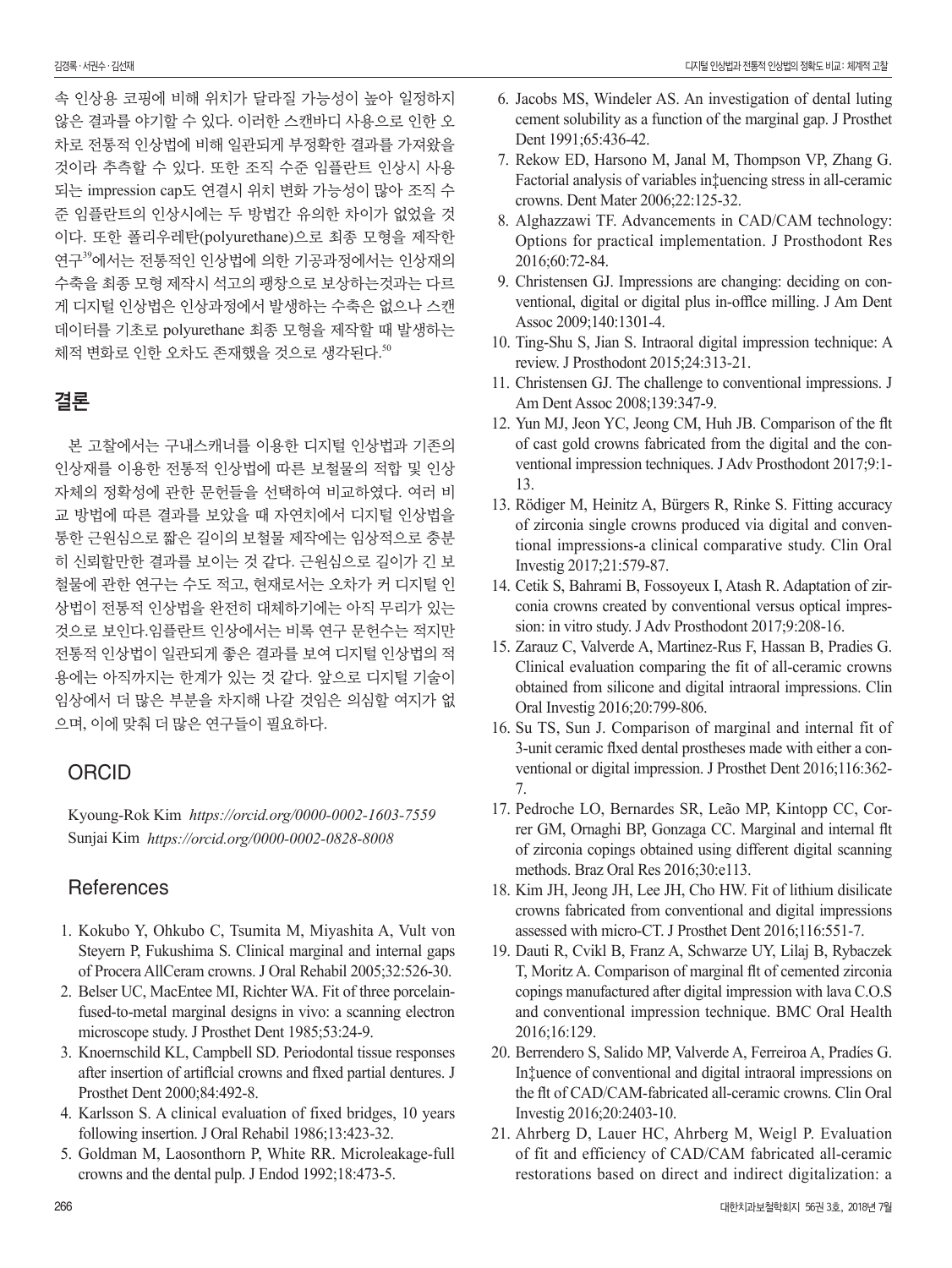double-blinded, randomized clinical trial. Clin Oral Investig 2016;20:291-300.

- 22. Ueda K, Beuer F, Stimmelmayr M, Erdelt K, Keul C, Güth JF. Fit of 4-unit FDPs from CoCr and zirconia after conventional and digital impressions. Clin Oral Investig 2016;20: 283-9.
- 23. Pradíes G, Zarauz C, Valverde A, Ferreiroa A, Martínezí-Rus F. Clinical evaluation comparing the flt of all-ceramic crowns obtained from silicone and digital intraoral impressions based on wavefront sampling technology. J Dent 2015;43:201-8.
- 24. Boeddinghaus M, Breloer ES, Rehmann P, Wöstmann B. Accuracy of single-tooth restorations based on intraoral digital and conventional impressions in patients. Clin Oral Investig 2015;19:2027-34.
- 25. Anadioti E, Aquilino SA, Gratton DG, Holloway JA, Denry IL, Thomas GW, Qian F. Internal flt of pressed and computeraided design/computer-aided manufacturing ceramic crowns made from digital and conventional impressions. J Prosthet Dent 2015;113:304-9.
- 26. Alfaro DP, Ruse ND, Carvalho RM, Wyatt CC. Assessment of the Internal Fit of Lithium Disilicate Crowns Using Micro-CT. J Prosthodont 2015;24:381-6.
- 27. Abdel-Azim T, Rogers K, Elathamna E, Zandinejad A, Metz M, Morton D. Comparison of the marginal flt of lithium disilicate crowns fabricated with CAD/CAM technology by using conventional impressions and two intraoral digital scanners. J Prosthet Dent 2015;114:554-9.
- 28. Tidehag P, Ottosson K, Sjögren G. Accuracy of ceramic restorations made using an in-offlce optical scanning technique: an in vitro study. Oper Dent 2014;39:308-16.
- 29. Svanborg P, Skjerven H, Carlsson P, Eliasson A, Karlsson S, Ortorp A. Marginal and internal flt of cobalt-chromium flxed dental prostheses generated from digital and conventional impressions. Int J Dent 2014;2014:534382.
- 30. Ng J, Ruse D, Wyatt C. A comparison of the marginal flt of crowns fabricated with digital and conventional methods. J Prosthet Dent 2014;112:555-60.
- 31. Keul C, Stawarczyk B, Erdelt KJ, Beuer F, Edelhoff D, Güth JF. Fit of 4-unit FDPs made of zirconia and CoCr-alloy after chairside and labside digitalization-a laboratory study. Dent Mater 2014;30:400-7.
- 32. Anadioti E, Aquilino SA, Gratton DG, Holloway JA, Denry I, Thomas GW, Qian F. 3D and 2D marginal flt of pressed and CAD/CAM lithium disilicate crowns made from digital and conventional impressions. J Prosthodont 2014;23:610-7.
- 33. An S, Kim S, Choi H, Lee JH, Moon HS. Evaluating the marginal flt of zirconia copings with digital impressions with an intraoral digital scanner. J Prosthet Dent 2014;112:1171-5.
- 34. Almeida e Silva JS, Erdelt K, Edelhoff D, Araújo É, Stimmelmayr M, Vieira LC, Güth JF. Marginal and internal flt of fourunit zirconia flxed dental prostheses based on digital and conventional impression techniques. Clin Oral Investig 2014;18: 515-23.
- 35. Abdel-Azim T, Zandinejad A, Elathamna E, Lin W, Morton

D. The in‡uence of digital fabrication options on the accuracy of dental implant-based single units and complete-arch frameworks. Int J Oral Maxillofac Implants 2014;29:1281-8.

- 36. Seelbach P, Brueckel C, Wöstmann B. Accuracy of digital and conventional impression techniques and work‡ow. Clin Oral Investig 2013;17:1759-64.
- 37. Syrek A, Reich G, Ranftl D, Klein C, Cerny B, Brodesser J. Clinical evaluation of all-ceramic crowns fabricated from intraoral digital impressions based on the principle of active wavefront sampling. J Dent 2010;38:553-9.
- 38. Chew AA, Esguerra RJ, Teoh KH, Wong KM, Ng SD, Tan KB. Three-dimensional accuracy of digital implant impressions: Effects of different scanners and implant level. Int J Oral Maxillofac Implants 2017;32:70-80.
- 39. Basaki K, Alkumru H, De Souza G, Finer Y. Accuracy of digital vs conventional implant impression approach: A threedimensional comparative in vitro analysis. Int J Oral Maxillofac Implants 2017;32:792-9.
- 40. Ajioka H, Kihara H, Odaira C, Kobayashi T, Kondo H. Examination of the position accuracy of implant abutments reproduced by intra-oral optical impression. PLoS One 2016;11:e0164048.
- 41. Lee SJ, Betensky RA, Gianneschi GE, Gallucci GO. Accuracy of digital versus conventional implant impressions. Clin Oral Implants Res 2015;26:715-9.
- 42. Ender A, Mehl A. In-vitro evaluation of the accuracy of conventional and digital methods of obtaining full-arch dental impressions. Quintessence Int 2015;46:9-17.
- 43. Cho SH, Schaefer O, Thompson GA, Guentsch A. Comparison of accuracy and reproducibility of casts made by digital and conventional methods. J Prosthet Dent 2015;113:310-5.
- 44. Kim SY, Lee SH, Cho SK, Jeong CM, Jeon YC, Yun MJ, Huh JB. Comparison of the accuracy of digitally fabricated polyurethane model and conventional gypsum model. J Adv Prosthodont 2014;6:1-7.
- 45. Ender A, Mehl A. Accuracy of complete-arch dental impressions: a new method of measuring trueness and precision. J Prosthet Dent 2013;109:121-8.
- 46. Ender A, Mehl A. Full arch scans: conventional versus digital impressions-an in-vitro study. Int J Comput Dent 2011;14:11-21.
- 47. Chochlidakis KM, Papaspyridakos P, Geminiani A, Chen CJ, Feng IJ, Ercoli C. Digital versus conventional impressions for flxed prosthodontics: A systematic review and meta-analysis. J Prosthet Dent 2016;116:184-190.
- 48. Jørgensen KD, Esbensen AL. The relationship between the fllm thickness of zinc phosphate cement and the retention of veneer crowns. Acta Odontol Scand 1968;26:169-75.
- 49. Shimizu S, Shinya A, Kuroda S, Gomi H. The accuracy of the CAD system using intraoral and extraoral scanners for designing of flxed dental prostheses. Dent Mater J 2017;36:402-7.
- 50. Hwang YC, Park YS, Kim HK, Hong YS, Ahn JS, Ryu JJ. The evaluation of working casts prepared from digital impressions. Oper Dent 2013;38:655-62.